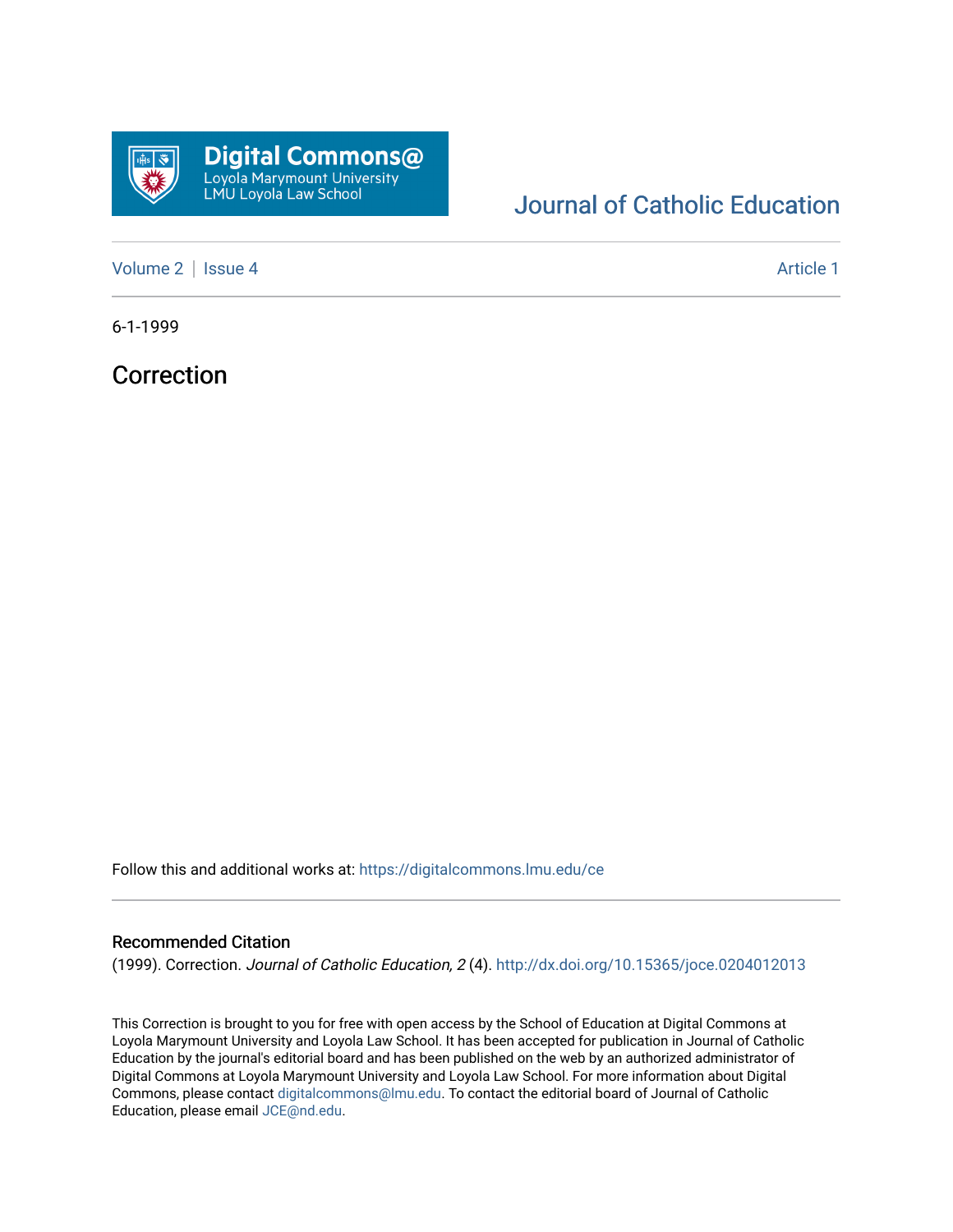| <b>Focus Section</b>                                       | 462 |
|------------------------------------------------------------|-----|
| Mary Peter Traviss, O.P., Guest Editor                     |     |
| The School Choice Movement in the United States:           |     |
| How It Will Affect Catholic Schools                        | 464 |
| <b>Theodore J. Wallace</b>                                 |     |
| Financial Planning for Catholic Secondary Schools:         |     |
| <b>Essential but Not Determinative</b>                     | 479 |
| Richard J. Burke                                           |     |
| <b>Review of Research</b>                                  |     |
| Selected Programs for Improving Catholic Education:        |     |
| Attempting to Bridge Theory and Practice                   | 491 |
| Regina Haney                                               |     |
| Joseph M. O'Keefe, SJ                                      |     |
| <b>Book Reviews</b>                                        |     |
| Mary Peter Traviss, O.P., Editor                           | 494 |
| The Dying of the Light: The Disengagement of Colleges and  |     |
| Universities from Their Christian Churches by James        |     |
| <b>Tunstead Burtchaell</b>                                 |     |
| Reviewed by James Heft, SM                                 | 495 |
| Reviewed by James Madden                                   | 503 |
| Reviewed by Jeffrey Gros, FSC                              | 506 |
| Learning from School Choice edited by Paul E. Peterson and |     |
| Bryan C. Hassel                                            |     |
| <b>Reviewed by Edwin J. McDermott, SJ</b>                  | 509 |

## **Correction**

The March 1999 issue of *Catholic Education* (Volume 2, No. 3) contains an error in Figure 1 on page 320 in the article "The Challenge to Catholic Teacher Education in Scotland" by James C. Conroy and Douglas McCreath. The labels "Influence" and "Control" are shown transposed; "Control" should apply to the top two boxes of the analytical framework and "Influence" to the bottom two.